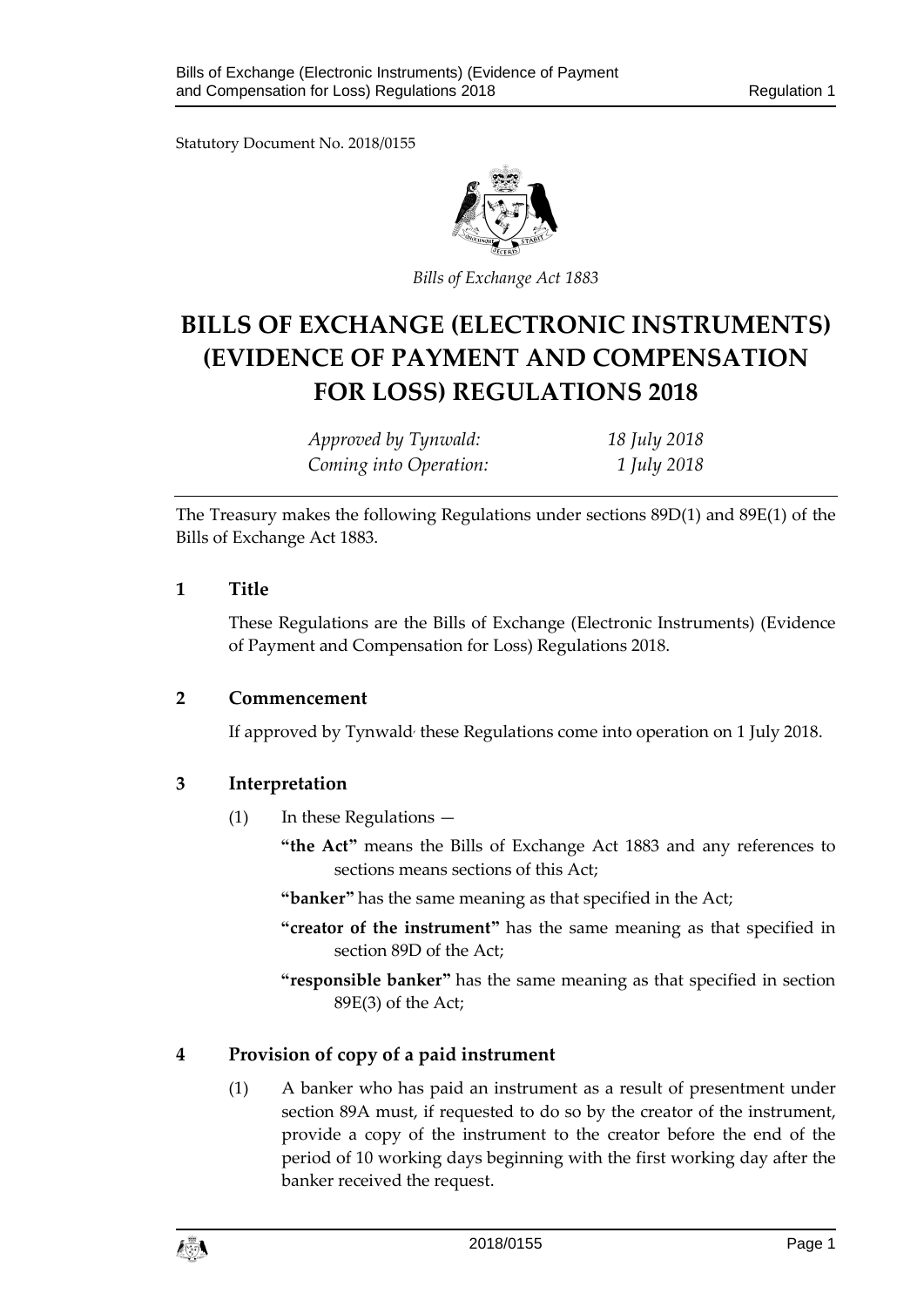- (2) The copy of the instrument must be a complete and accurate reproduction of both faces of the instrument.
- (3) The copy of the instrument must be accompanied by the following information —
	- (a) confirmation of
		- (i) the decision of the banker, or a person authorised to pay or refuse payment on the banker's behalf, that the payment should be made and the date on which that decision was made; and
		- (ii) the automated instruction for payment of the instrument, and the date of that automated instruction.
	- (b) the value of the payment made to the banker authorised to collect payment of the instrument;
	- (c) the sort code and account number of the account of the creator of the instrument; and
	- (d) any reference number allocated by the banker authorised to collect payment of the instrument, used to identify the payment instrument.
- (4) The copy and accompanying information must be provided
	- (a) on paper; or
	- (b) in another format which
		- (i) enables the creator of the instrument to store the copy and information in a way which is accessible for future reference for a period of time adequate for the purposes for which the copy and information is provided to the creator; and
		- (ii) allows the unchanged reproduction of the copy and information.
- (5) If the copy and accompanying information are provided in accordance with paragraph 4(b) and the creator of the instrument requests that the copy and accompanying information be provided on paper, they must be provided on paper.
- (6) The first copy of an instrument provided under paragraph (1) must be provided free of charge.
- (7) If the creator of an instrument requests more than one copy of an instrument, or makes more than one request for a copy of the same instrument —
	- (a) the banker who paid the instrument may request that the creator of the instrument pay a fee for the provision of the copies of the instrument other than the first; and

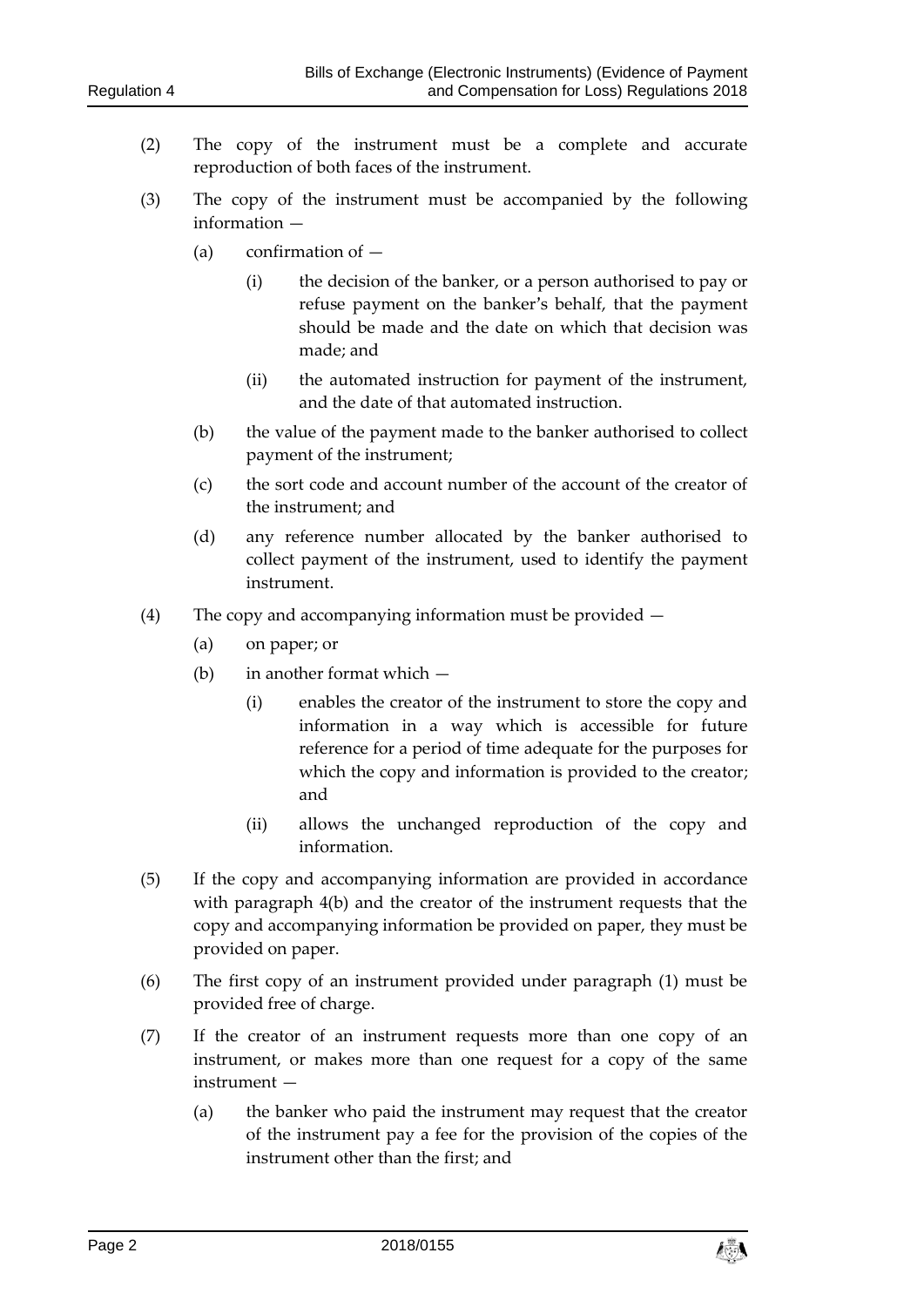- (b) if the banker makes such a request, until the creator of the instrument has paid such a fee the banker need not comply with the requirement in paragraph (1) in relation to copies other than the first.
- (8) In paragraph (7), the references to a fee are to a fee which reasonably corresponds to the banker's costs of providing the copies of the instrument and accompanying information other than the first copy.

# **5 Copy of instrument as evidence of payment**

A copy of an instrument and the accompanying information provided in accordance with regulation 4 is evidence of receipt by the payee named in the instrument of the sum payable by the instrument.

#### **6 Responsible banker to compensate eligible claimants**

- (1) Subject to the following provisions of these Regulations, a responsible banker must compensate a person ("the claimant") for loss incurred by the claimant if —
	- (a) the claimant incurred the loss in connection with electronic presentment or purported electronic presentment of an instrument;
	- (b) the claimant is  $-$ 
		- (i) the customer of the banker which has paid the instrument, from whose account the payment was debited; or
		- (ii) the banker which paid the instrument;
	- (c) the loss resulted wholly or in part from a factor other than
		- (i) gross negligence on the part of the claimant; or
		- (ii) fraudulent activity in which the claimant was knowingly involved;
	- (d) the claimant has notified a banker in accordance with regulation  $7(1)$  and made a claim, in accordance with regulation  $7(3)$  and  $(4)$ ; and
	- (e) a criterion in paragraph (2) is met.
- (2) The criteria in this paragraph are that  $-$ 
	- (a) the electronic presentment or purported electronic presentment of the instrument was of a type described in section  $89E(2)(c)$ , (d) or (e); or
	- (b) the instrument was collected for or paid to a person other than the true owner of the instrument.
- (3) Paragraph (1) applies irrespective of fault for the loss incurred by the claimant (but regulation 9 makes provision for the reduction in the amount of compensation to be paid in certain circumstances).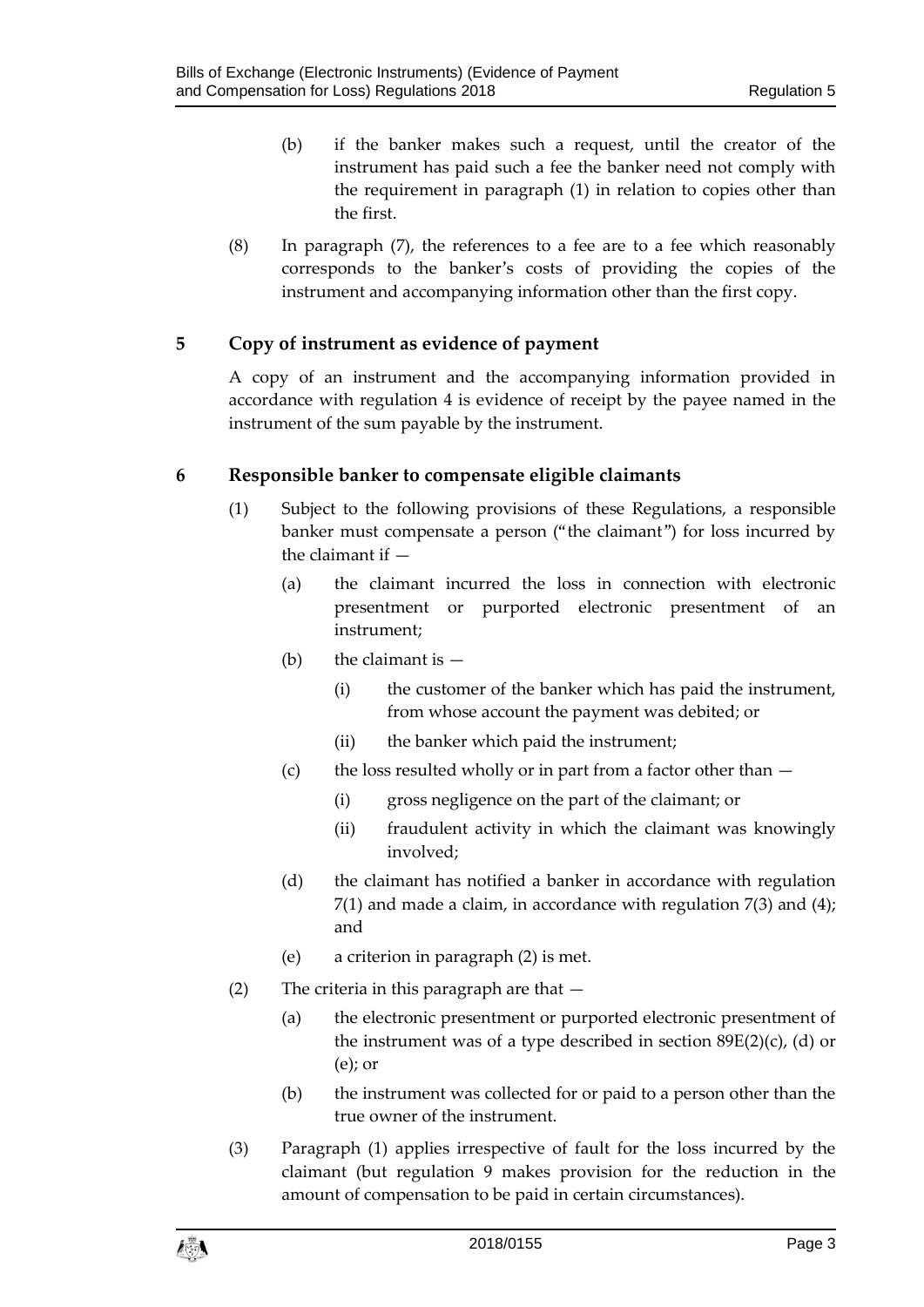#### (4) In this regulation —

- (a) "gross negligence" has the same meaning as in Directive 2015/2366/EU of the European Parliament and of the Council of 25th November 2015 (*the Second Payment Services Directive*).
- (b) references to "loss" are to loss arising directly from the debiting of funds from the claimant's account and do not include any further loss arising in consequence thereof.

#### **7 Procedure for making and determining claims**

- (1) Before making a claim for compensation under regulations 6 to 10—
	- (a) where the claimant is the customer of the banker which paid the instrument, from whose account the payment was debited, the claimant must notify that banker in writing of the loss to which the claim relates; or
	- (b) where the claimant is the banker which paid the instrument, the claimant must notify the responsible banker in writing of the loss to which the claim relates.
- (2) Where the banker which paid the instrument has been notified in accordance with paragraph (1)(a), that banker must notify the responsible banker in writing of that notification before the end of the period of 5 working days starting on the first working day after the banker received the notification.
- (3) A claim for compensation under regulations 6 to 10 must
	- (a) be made to the responsible banker in writing; and
	- (b) include all information relating to the claim necessary for the responsible banker to assess whether the conditions in regulation 6 have been met.
- (4) A claim for compensation under regulations 6 to 10
	- (a) may be made only if  $-$ 
		- (i) the period of 56 days beginning on the day after the day on which the claimant notified the loss in accordance with paragraph (1) has expired; and
		- (ii) compensation for the total loss to which the claim relates has not been paid to the claimant (including another scheme); and
	- (b) must be made before the end of the period of 6 years beginning on the day after the day on which the loss was incurred.
- (5) Subject to paragraph (7), the responsible banker must before the end of the period of 15 working days beginning on the first working day after the day on which the responsible banker receives a claim for

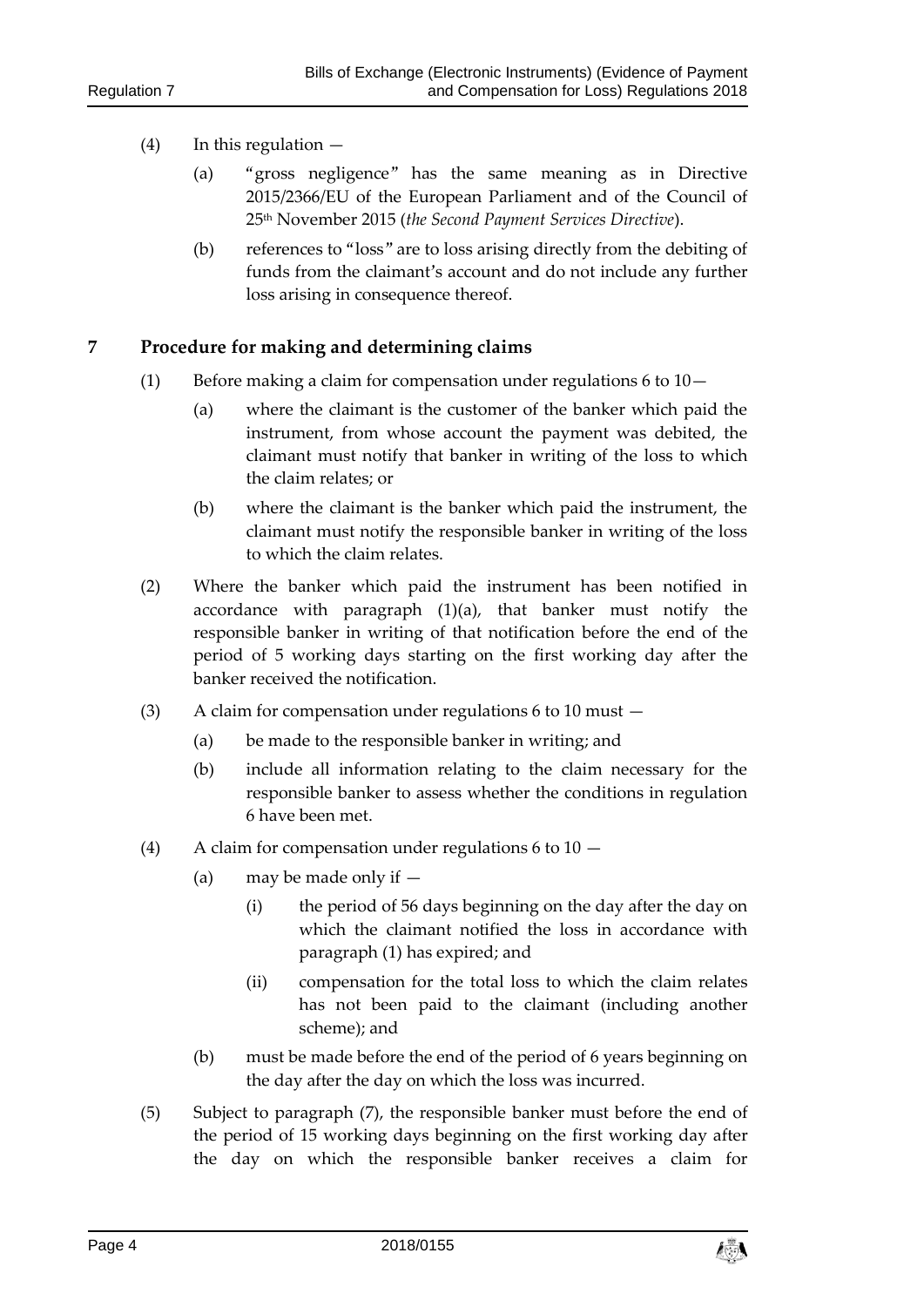compensation under regulations 6 to 10, send to the claimant in writing —

- (a) acceptance of the claim, and confirmation of
	- (i) the amount that has been paid in respect of the claim; or
	- (ii) the amount that will be paid in respect of the claim and the date by which such amount will be paid, which must be before the end of the period of 10 working days beginning with the first working day after the day on which the acceptance is sent;
- (b) refusal of the claim and the reason behind the refusal; or
- (c) a request for further information to enable the responsible banker to assess the claim.
- (6) If the responsible banker requests further information under paragraph (5)(c), the responsible banker must in any event send the claimant an acceptance or refusal of the claim as described in paragraph (5)(a) or (b) within the period of 120 days beginning with the day after that on which the responsible banker received the claim.
- (7) The responsible banker is not required to give a notification of refusal in accordance with paragraph  $(5)(b)$  if  $-$ 
	- (a) the responsible banker has reasonable grounds to suspect fraudulent activity in which the claimant was knowingly involved;
	- (b) the responsible banker has notified the appropriate authority of such suspected fraudulent activity and grounds; and
	- (c) the responsible banker considers that giving a notification in accordance with paragraph (5)(b) would be likely to prejudice any investigation into the suspected fraudulent activity.

# **8 Protection of potential claimant by section 80**

Regulation 6 does not require the responsible banker to compensate the claimant if the claimant is entitled to the same rights, and is placed in the same position, as if payment of the instrument had been made to the true owner thereof pursuant to section 80 (protection to banker and drawer where cheque is crossed).

# **9 Contributory behaviour by the claimant**

Where a claimant incurs a loss in respect of which a responsible banker is liable to pay compensation under regulation 6, and that loss results wholly or in part from an act or omission of the claimant, the amount of the compensation to be paid by the responsible banker to the claimant is reduced in proportion to the contribution of such act or omission to the loss.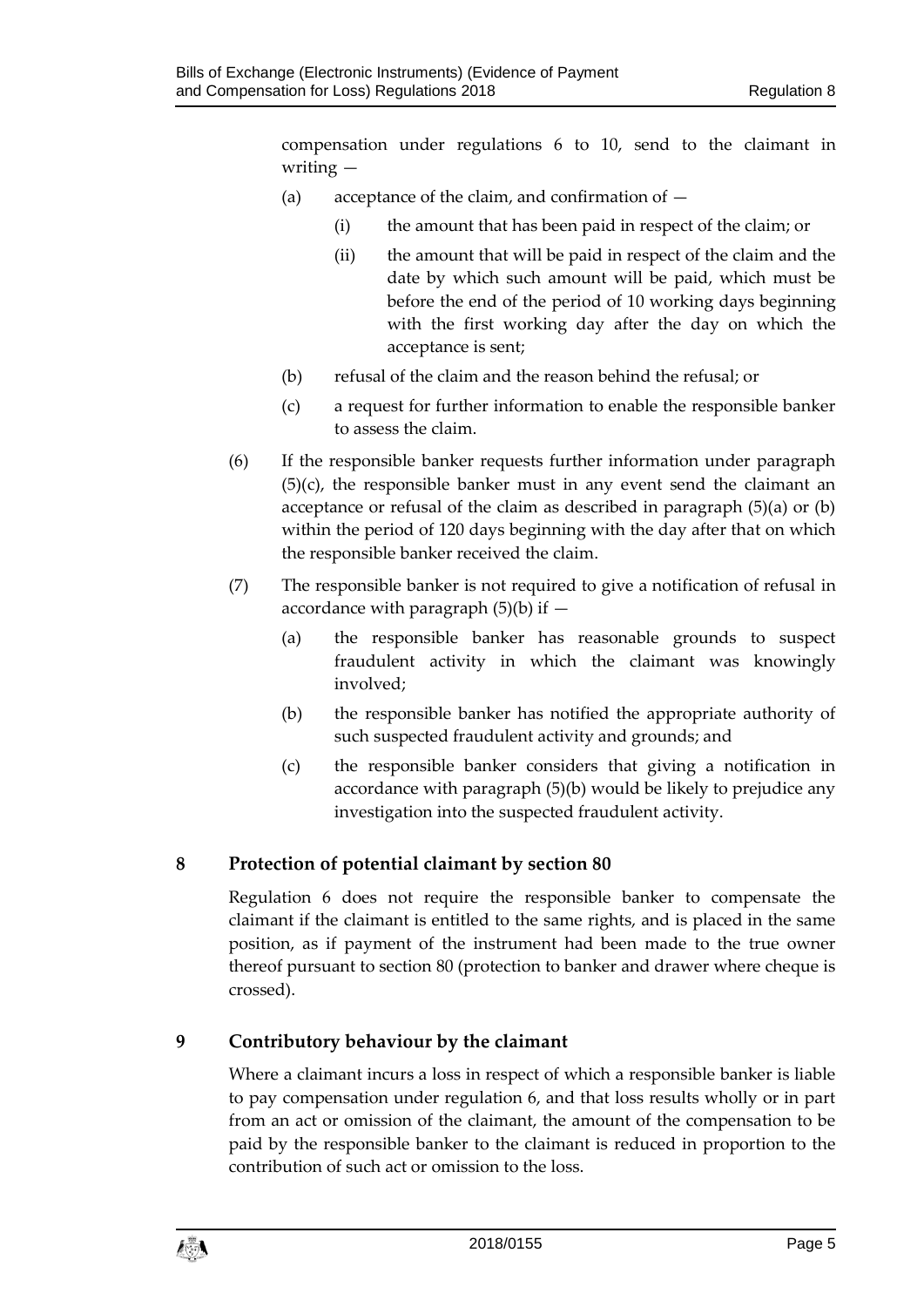# **10 Action for damages**

A failure by a banker to pay the full amount of compensation to be paid to a claimant under regulations 6 to 10 is actionable at the suit of the claimant, subject to the defences and other incidents applying to actions for breach of statutory duty.

**MADE 20th JUNE 2018**

**A L CANNAN** *Minister for the Treasury*